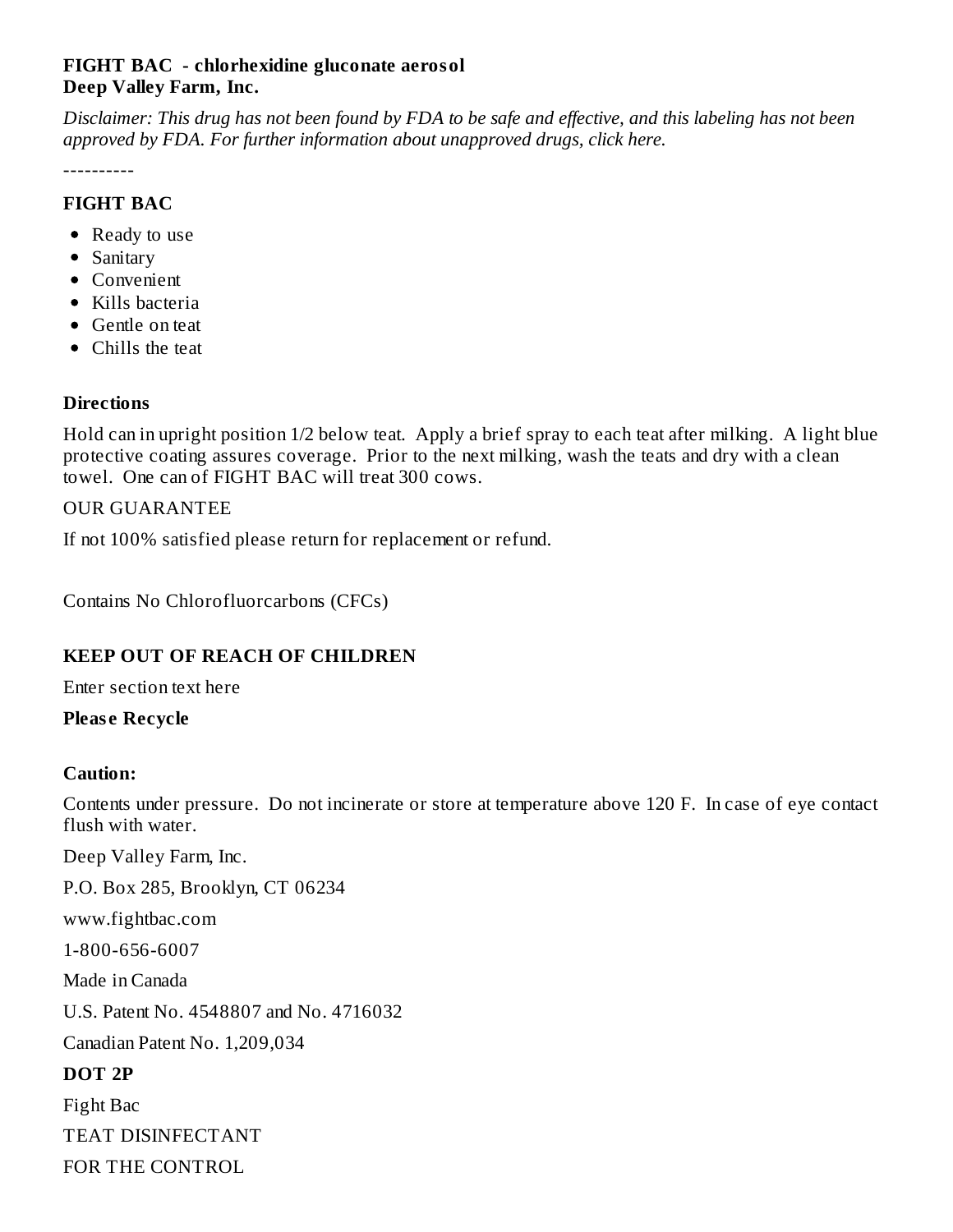# OF MASTITIS

Active ingredients:

Chlorhexidine Gluconate 0.4%

Glycerine 10.0% Inert Ingredients 89.6%

NET WT. 22 OZ (624 G)



| <b>FIGHT BAC</b>                       |                 |                    |               |  |  |  |  |
|----------------------------------------|-----------------|--------------------|---------------|--|--|--|--|
| chlorhexidine gluconate aerosol        |                 |                    |               |  |  |  |  |
|                                        |                 |                    |               |  |  |  |  |
| <b>Product Information</b>             |                 |                    |               |  |  |  |  |
| <b>Product Type</b>                    | OTC ANIMAL DRUG | Item Code (Source) | NDC:49845-001 |  |  |  |  |
| <b>Route of Administration</b>         | <b>TOPICAL</b>  |                    |               |  |  |  |  |
|                                        |                 |                    |               |  |  |  |  |
|                                        |                 |                    |               |  |  |  |  |
| <b>Active Ingredient/Active Moiety</b> |                 |                    |               |  |  |  |  |